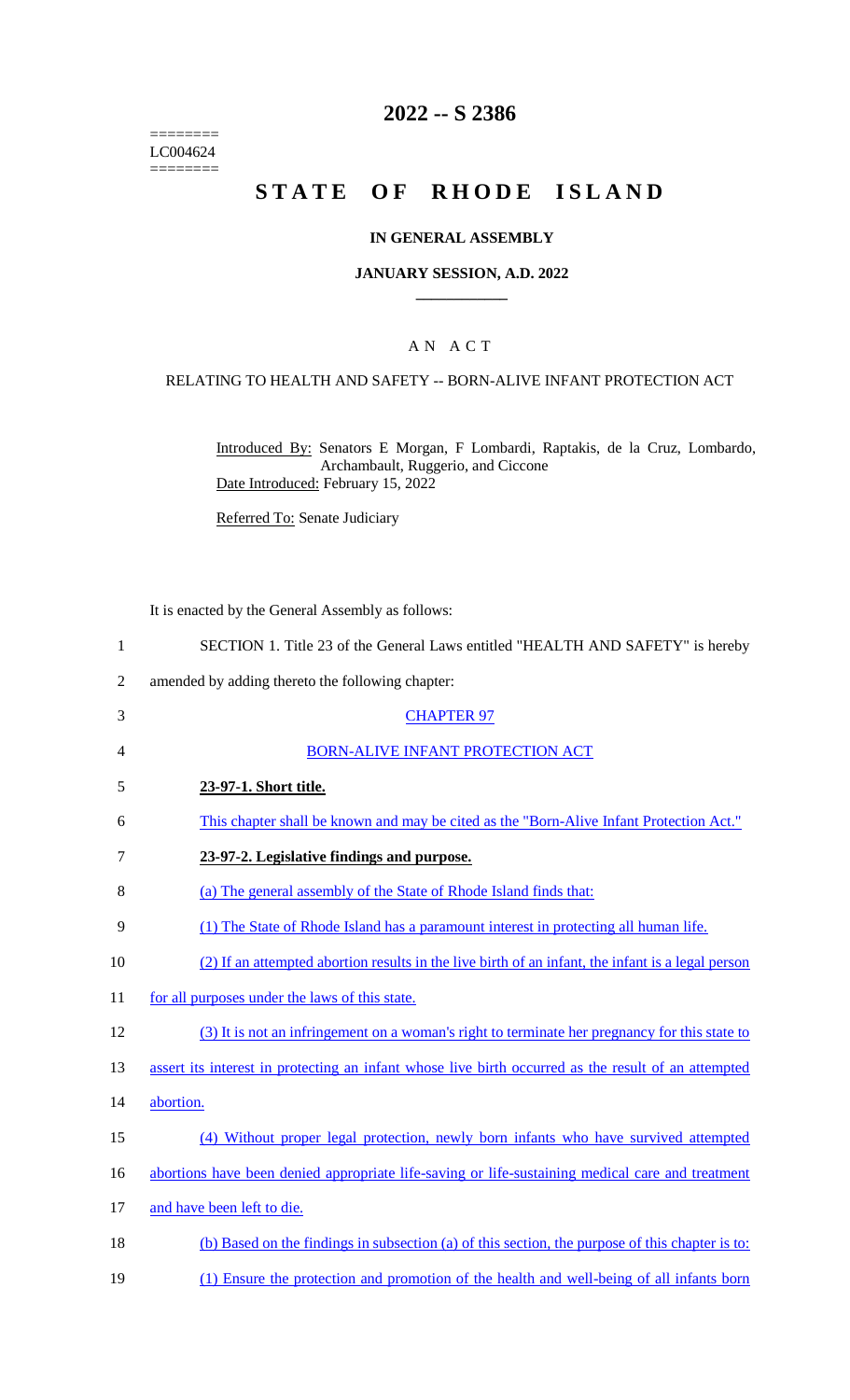- alive in this state; and
- (2) Mandate that health care providers give medically appropriate and reasonable life- saving and life-sustaining medical care and treatment to all born-alive infants. **23-97-3. Definitions.**  As used in this chapter: (1) "Abortion" means the act of using or prescribing any instrument, medicine, drug, or any other substance, device, or means with the intent to terminate the clinically diagnosable pregnancy of a woman with knowledge that the termination by those means will, with reasonable likelihood, cause the death of the unborn child. Such use, prescription, or means is not an abortion if done with the intent to: 11 (i) Save the life or preserve the health of the unborn child; (ii) Remove a dead unborn child caused by spontaneous abortion; or 13 (iii) Remove an ectopic pregnancy. (2) "Born-alive" or "live birth" means the complete expulsion or extraction of an infant from their mother, regardless of the state of gestational development, that, after expulsion or 16 extraction, whether or not the umbilical cord has been cut or the placenta is attached, and regardless of whether the expulsion or extraction occurs as a result of natural or induced labor, cesarean section, or induced abortion, shows any evidence of life, including, but not limited to, one or more of the following: 20 (i) Breathing; 21 (ii) A heartbeat; 22 (iii) Umbilical cord pulsation; or (iv) Definite movement of voluntary muscles. (3) "Consent" means the voluntary agreement or acquiescence by a person of age and with 25 the requisite mental capacity who is not under duress or coercion and who has knowledge or 26 understanding of the act or action to which they have agreed or acquiesced. (4) "Facility" or "medical facility" means any public or private hospital, clinic, center, medical school, medical training institution, health care facility, physician's office, infirmary, 29 dispensary, ambulatory surgical treatment center, or other institution or location wherein medical care is provided to any person. (5) "Infant" means a child of the species homo sapiens who has been completely expulsed 32 or extracted from their mother, regardless of the stage of gestational development, until the age of thirty (30) days post birth.
- (6) "Physician" means a person licensed to practice medicine in the State of Rhode Island.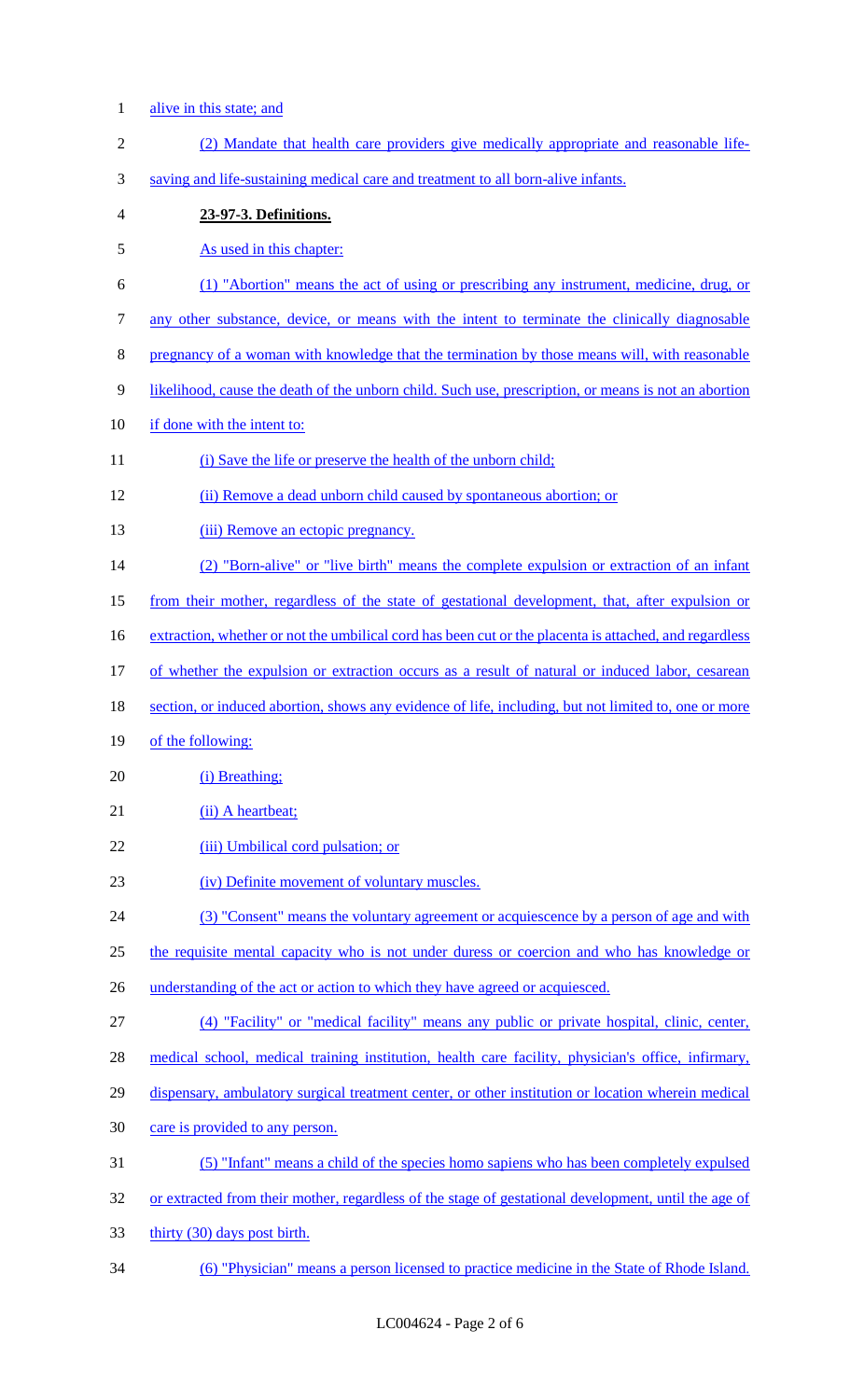This term includes medical doctors and doctors of osteopathy. (7) "Premature" or "preterm" means occurring prior to the thirty-seventh week of gestation. **23-97-4. Requirements and responsibilities.**  (a) A person shall not deny or deprive an infant of nourishment with the intent to cause or allow the death of the infant for any reason, including, but not limited to: (1) The infant was born with a handicap; (2) The infant is not wanted by the parent(s) or guardian(s); or (3) The infant is born alive by natural or artificial means. (b) A person shall not deprive an infant of medically appropriate and reasonable medical care and treatment or surgical care. (c) The requirements of this section shall not be construed to prevent an infant's parent(s) or guardian(s) from refusing to give consent to medical treatment or surgical care which is not 13 medically necessary or reasonable, including care or treatment which either: 14 (1) Is not necessary to save the life of the infant; (2) Has a potential risk to the infant's life or health that outweighs the potential benefit to 16 the infant of the treatment or care; or (3) Is treatment that will do no more than temporarily prolong the act of dying when death is imminent. (d)(1) The physician performing an abortion must take all medically appropriate and reasonable steps to preserve the life and health of a born-alive infant. If an abortion performed in a hospital results in a live birth, the physician attending the abortion shall provide immediate medical 22 care to the infant, inform the mother of the live birth, and request transfer of the infant to an on- duty resident or emergency care physician who shall provide medically appropriate and reasonable 24 medical care and treatment to the infant. (2) If an abortion performed in a facility other than a hospital results in a live birth, a 26 physician attending the abortion shall provide immediate medical care to the infant and call 9-1-1 27 for an emergency transfer of the infant to a hospital that shall provide medically appropriate and reasonable care and treatment to the infant. (e) If the physician described in subsection (d) of this section is unable to perform the duties 30 in that subsection because they are assisting the woman on whom the abortion was performed, then an attending physician's assistant, nurse, or other health care provider must assume the duties outlined in subsection (d) of this section. (f) Any born-alive infant including one born in the course of an abortion procedure shall 34 be treated as a legal person under the laws of this state, with the same rights to medically appropriate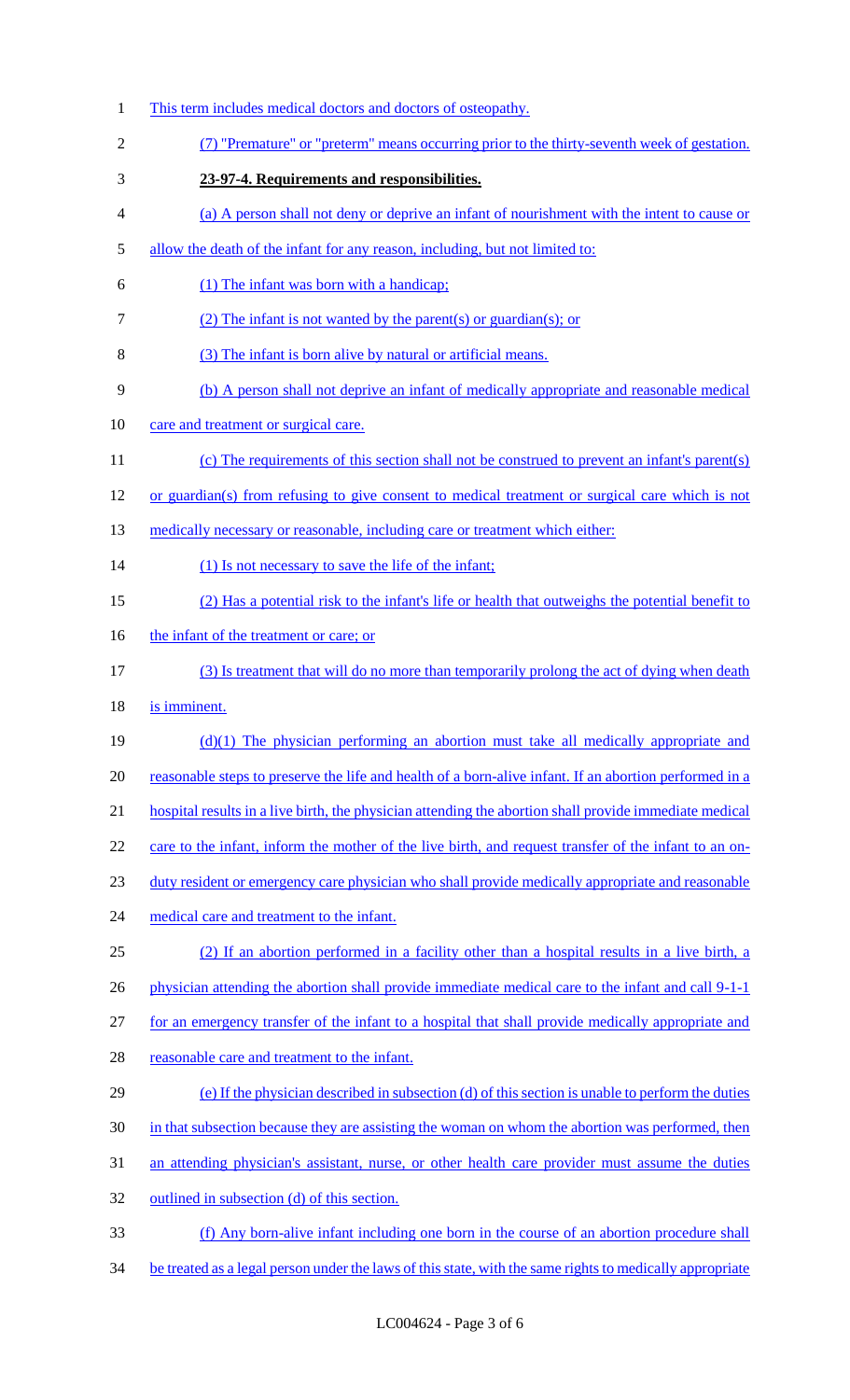1 and reasonable care and treatment, and birth and death (if death occurs) certificates shall be issued

2 accordingly.

- 3 (g) If, before the abortion, the mother, and if married, her husband, has or have stated in 4 writing that she, or they, do not wish to keep the infant in the event that the abortion results in a
- 5 live birth, and this writing is not retracted before the attempted abortion, the infant, if born alive,
- 6 shall immediately upon birth become a ward of the department of children, youth and families.
- 7 (h) No person may use any born-alive infant for any type of scientific research or other
- 8 kind of experimentation except as necessary to protect or preserve the life and health of the born-
- 9 alive infant.
- 10 **23-97-5. Exceptions.**
- 11 The parent(s) or guardian(s) of a born-alive infant will not be held criminally or civilly
- 12 liable for the actions of a physician, nurse, or other health care provider that are in violation of this
- 13 chapter and to which the parent(s) or guardian(s) did not give consent.
- 14 **23-97-6. Criminal penalties.**
- 15 (a) Any physician, nurse, or other health care provider who intentionally, knowingly, or
- 16 negligently fails to provide medically appropriate and reasonable care and treatment to a born- alive
- 17 infant in the course of an attempted abortion shall be guilty of a felony and upon conviction shall
- 18 be subject to imprisonment for a period of up to ten (10) years, or a fine of up to twenty-five
- 19 thousand dollars (\$25,000), or both.
- 20 (b) Any violation of § 23-97-4(h) concerning the research use of a born-alive infant is a
- 21 felony and upon conviction shall be subject to imprisonment for a period of up to ten (10) years, or
- 22 a fine of up to twenty-five thousand dollars (\$25,000), or both.
- 23 **23-97-7. Civil and administrative action.**
- 24 In addition to whatever remedies are available under the statutory or common law of this 25 state, failure to comply with the requirements of this chapter shall:
- 26 (1) Provide a basis for a civil action for compensatory and punitive damages. Any
- 27 conviction under this chapter shall be admissible in a civil suit as prima facie evidence of a failure
- 28 to provide medically appropriate and reasonable care and treatment to a born-alive infant. Any civil
- 29 action may be based on a claim that the death of or injury to the born-alive infant was a result of
- 30 simple negligence, gross negligence, wantonness, willfulness, intentional conduct, or another
- 31 violation of the legal standard of care.
- 32 (2) Provide a basis for professional disciplinary action under chapter 37 of title 5 for the
- 33 suspension or revocation of any license for physicians, licensed and registered nurses, or other
- 34 licensed or regulated persons. Any conviction of any person for any failure to comply with the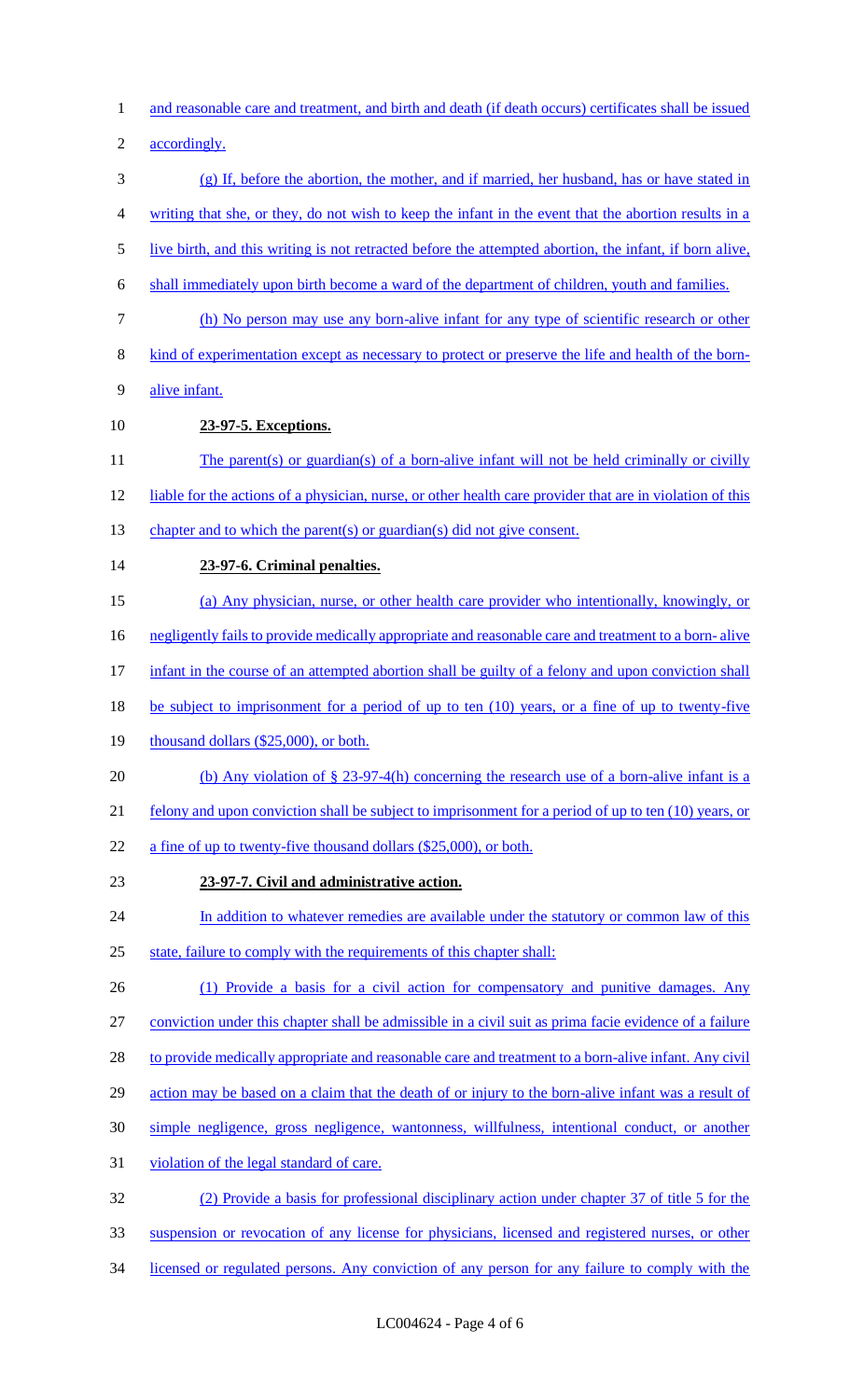- 1 requirements of this chapter shall result in the automatic suspension of their license for a period of
- 2 at least one year and said license shall be reinstated after that time only under such conditions as
- 3 the board of licensure and discipline shall require to ensure compliance with this chapter.
- 4 (3) Provide a basis for recovery for the parent(s) of the infant or the parent(s) or guardian(s)
- 5 of the mother, if the mother is a minor, for the wrongful death of the infant, whether or not the
- 6 infant was viable at the time the attempted abortion was performed.
- 7 **23-97-8. Construction.**
- 8 (a) Nothing in this chapter shall be construed to affirm, deny, expand, or contract any legal
- 9 status or legal right applicable to any member of the species homo sapiens at any point prior to
- 10 being born-alive, as defined in this chapter.
- 11 (b) Nothing in this chapter shall be construed to affect existing federal or state law 12 regarding abortion.
- 13 (c) Nothing in this chapter shall be construed as creating or recognizing a right to abortion.
- 14 (d) Nothing in this chapter shall be construed to alter generally accepted medical standards.
- 15 **23-97-9. Severability.**
- 16 Any provision of this chapter held to be invalid or unenforceable by its terms, or as applied
- 17 to any person or circumstance, shall be construed in order to give it the maximum effect permitted
- 18 by law, unless such holding shall be one of utter invalidity or unenforceability, in which event such
- 19 provision shall be deemed severable and shall not affect the remainder or the application of such
- 20 provision to other persons not similarly situated or to other dissimilar circumstances.
- 21 **23-97-10. Right of intervention.**
- 22 The general assembly, by joint resolution, may appoint one or more of its members, who
- 23 sponsored or cosponsored this chapter in the member's official capacity, to intervene as a matter of
- 24 right in any case in which the constitutionality of this law is challenged.
- 25 SECTION 2. This act shall take effect upon passage.

======== LC004624 ========